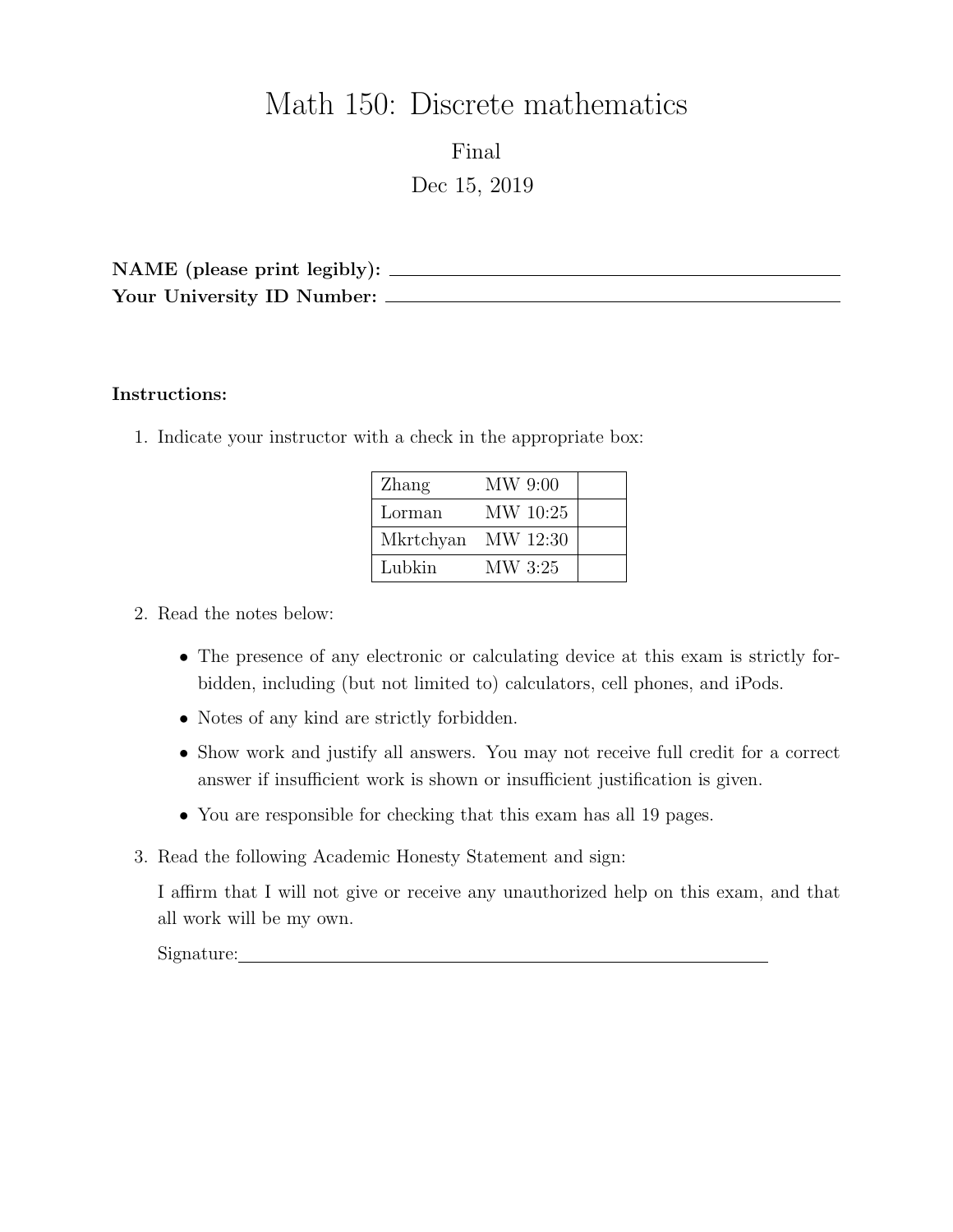## Part I

1. (10 points) Prove that if  $x = a \cdot b \cdot c$  where  $a, b$  and c are positive real numbers, then either  $a \leq x^{1/3}, b \leq x^{1/3}$  or  $c \leq x^{1/3}$ .

**Solution** Suppose the conclusion is false. Then  $a > x^{1/3}$ ,  $b > x^{1/3}$  and  $c > x^{1/3}$ . Hence  $x = a \cdot b \cdot c > x^{1/3} \cdot x^{1/3} \cdot x^{1/3} = x, x > x$ , a contradiction.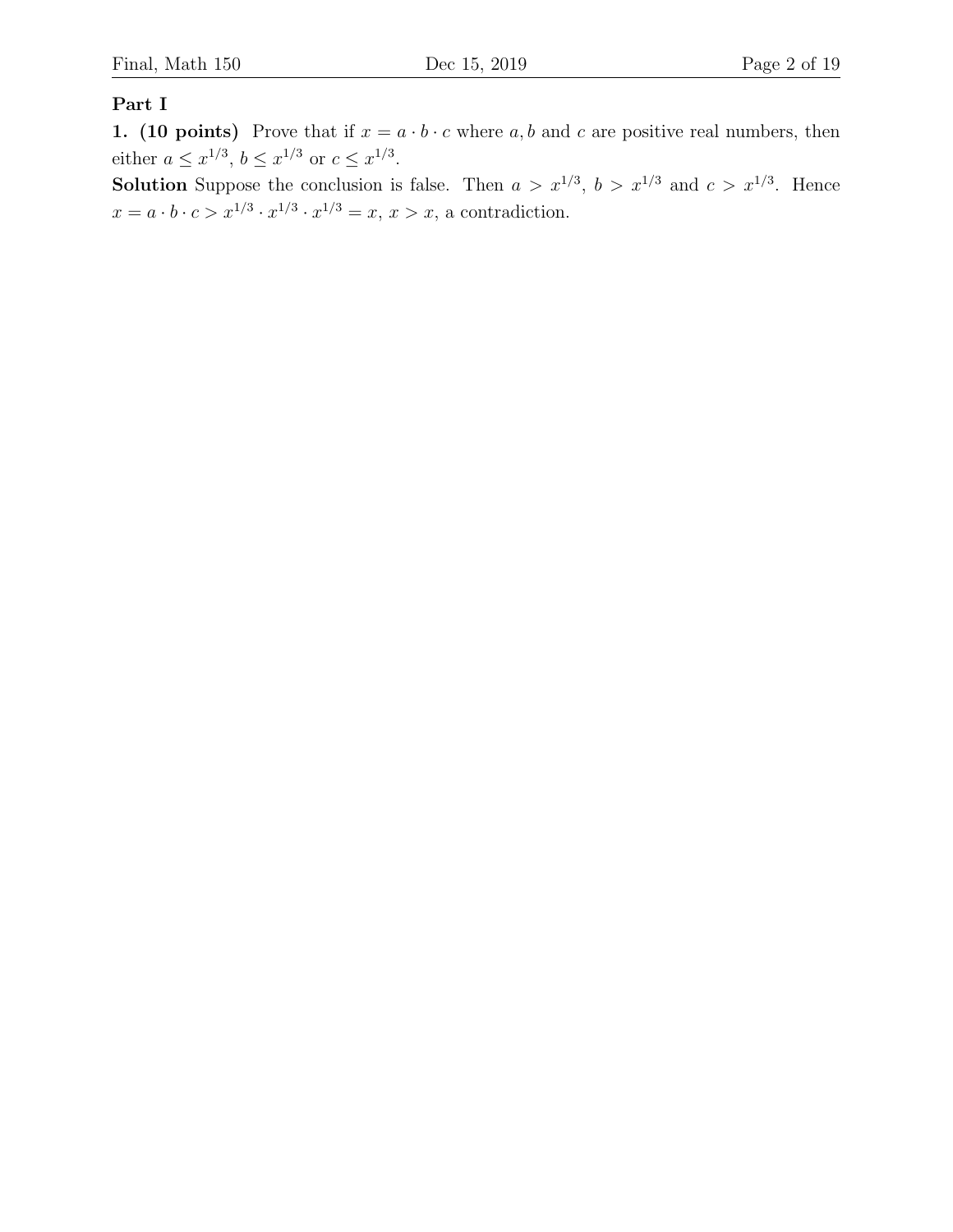2. (15 points) Recall that if A and B are sets,  $A \oplus B$  (also denoted A XOR B), the symmetric difference of A and B, is defined to be the set of all x that are in A or B, but not both.

Prove that  $A \oplus B = A$  if and only if  $B = \emptyset$ .

**Solution** First suppose that  $A \oplus B = A$ . Suppose for the sake of contradiction that  $B \neq \emptyset$ . Since  $B \neq \emptyset$  we may choose an element x of B. There are two cases: either  $x \in A$  or  $x \notin A$ . If  $x \in A$ , then  $x \in A \cap B$ , so x is not in  $A \oplus B$  by definition. If  $x \notin A$ , then since we also have that  $x \in B$ , we have that  $x \in A \oplus B$ . But this contradicts the fact that  $A \oplus B = A$ . Thus, B must be empty.

Now suppose that B is empty. Then  $A \cap B = \emptyset$  and  $A \cup B = A$ . Thus,

$$
A \oplus B = (A \cup B) - (A \cap B) = A - \emptyset = A.
$$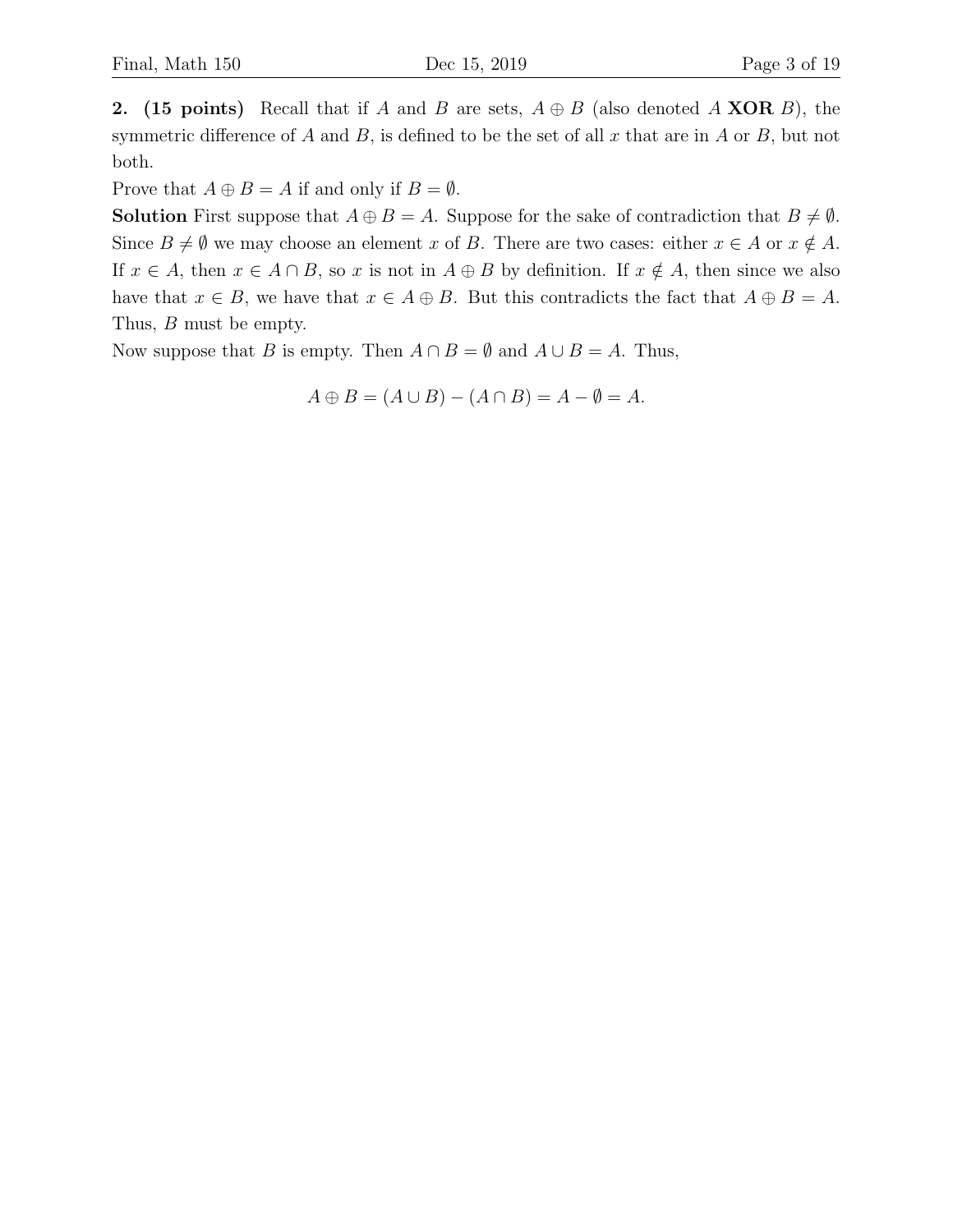3. (20 points) Prove each of the following statements from definitions without appealing to any theorems stated in class.

(a) 
$$
x^3 + 2x^2 - 6
$$
 is  $O(x^3)$ .

#### Solution

For  $x > 2$ ,  $x^3 + 2x^2 - 6 < x^3 + x \cdot x^2 + x^3 = 3x^3$ . Taking  $k = 2$  and  $C = 3$ , we have that  $x^3 + 2x^2 - 6 < Cx^3$  for  $x > k$ , as required.

(b)  $x^3$  is NOT  $O(x^2)$ .

#### Solution

If  $x^3$  is  $O(x^2)$ , then there are positive integers k and C such that, for all  $x > k$  we have that  $x^3 < Cx^2$ . Dividing by  $x^2$ , this gives  $x < C$ . But if x is any integer greater than both k and C, (e.g.,  $k + C + 1$ ), it is not true that  $x < C$ . This is a contradiction. Hence it is false that  $x^3$  is  $O(x^2)$ .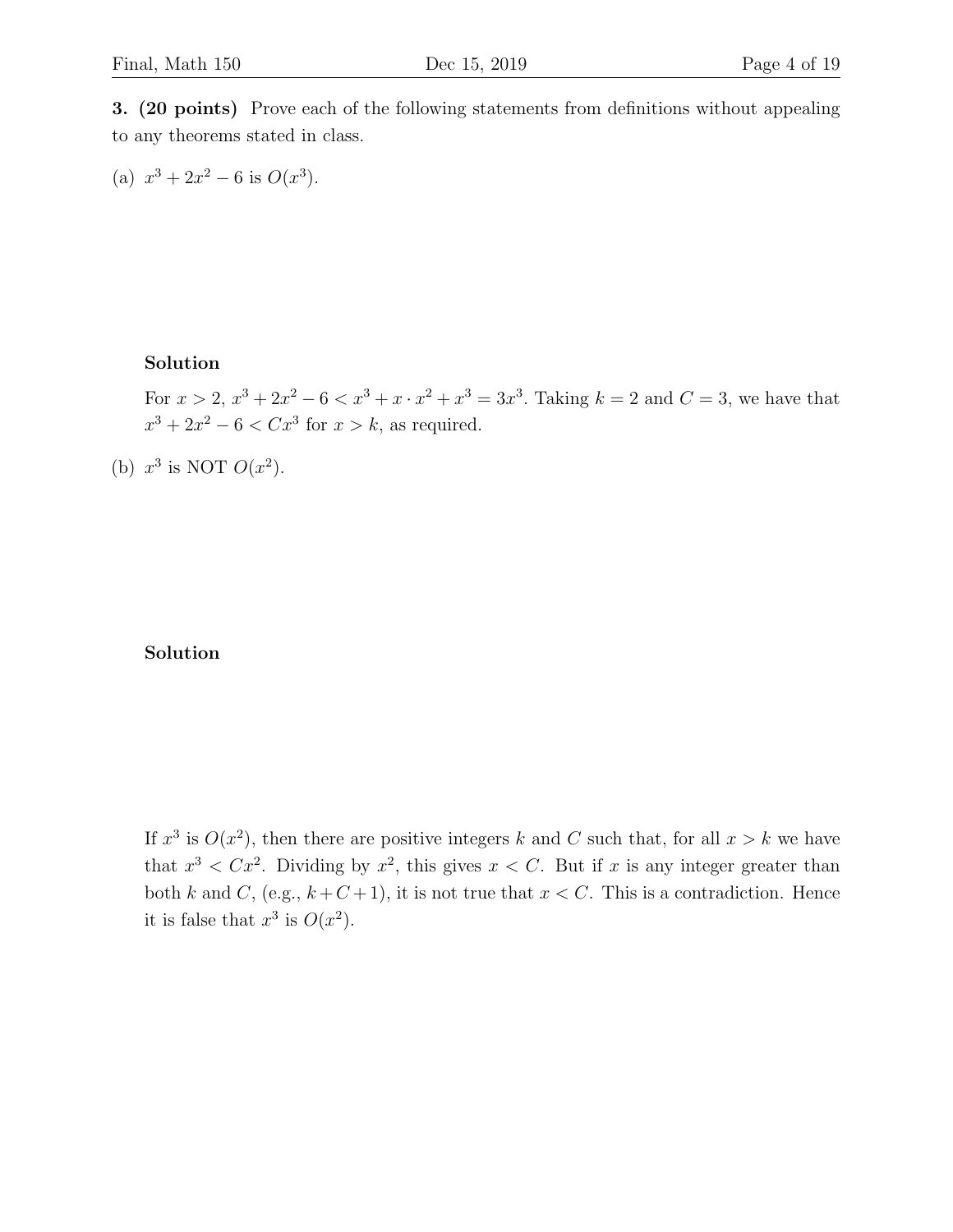4. (15 points) Recall the binary search algorithm is given in pseudocode as follows: **procedure** binary search (x: integer,  $a_1, a_2, \ldots, a_n$ : increasing integers) i:=1 j:=n while  $i < j$  $m := \lfloor (i + j)/2 \rfloor$ if  $x > a_m$  then  $i := m + 1$ else j:=m if  $x = a_i$  then location:=i else location:=0 return location

(a) (5pts) What is the exact number of comparisons used by the binary search algorithm for a list with  $n = 2^k$  terms which does not contain x (that is, for all i,  $a_i \neq x$ )? Your answer should be a function of  $n$ .

Comparisons:

(b) (10pts) Prove that your answer is correct using mathematical induction on k.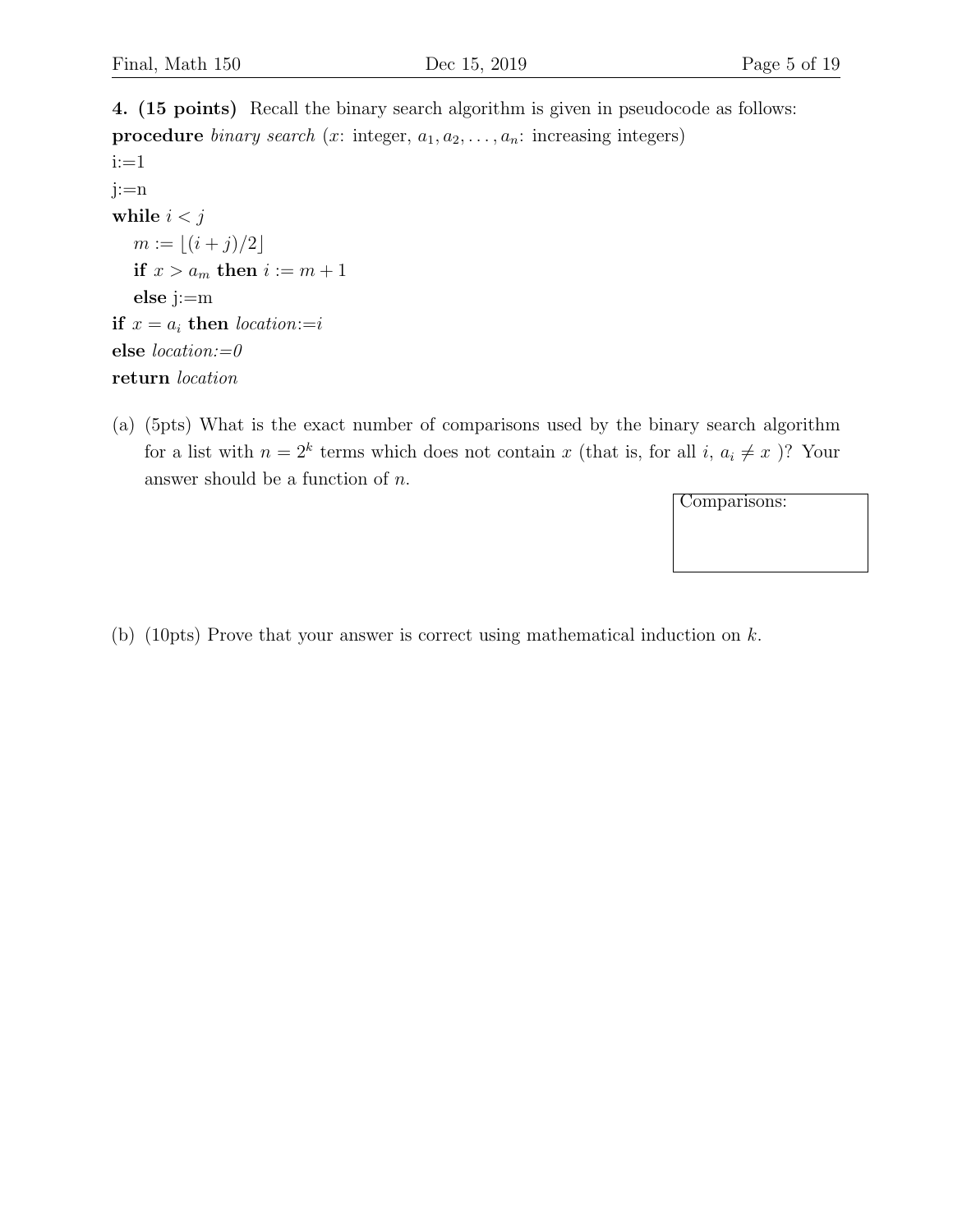#### Solution

We solve part (b) first.

Let  $f(k)$  equal the number of comparisons needed, for  $k \geq 0$ .

Base Case:  $k = 0$ . Then  $n = 2^0 = 1$ . The algorithm starts by initializing  $i = 1$  and  $j = n = 1$ . The while loop compares i and j, which is 1 comparison. Since it is false the  $i < j$ , the while loop is exited. The if loop is entered. x and  $a_1$  are compared, a second comparison. The else clause of the if loop is executed, since it is false that  $i < j$ , location is assigned the value 0, which is then returned.

So when  $k = 0$ , exactly 2 comparisons are made, so  $f(0) = 2$ .

Supposed that we have computed  $f(k)$  for some integer  $k \geq 0$ . Then we compute  $f(k+1)$ as follows:

We have that  $n = 2^{k+1}$ . The algorithm starts by initializing  $i = 1$  and  $j = n = 2^{k+1}$ . The while loop compares i and j, which is 1 comparison. Since it is true that  $i < j$ , the while loop is entered. m is assigned a value, and the if loop is entered. x and  $a_m$  are compared, a second comparison. So 2 comparisons are made, and then we are returned to the while loop, but now with a list of  $2^k$  elements. By the inductive hypothesis, it takes  $f(k)$  comparisons to complete the algorithm. So  $f(k+1) = 2 + f(k)$ .

So  $f(0) = 2$ ,  $f(k+1) = f(k) + 2$  for  $k \ge 1$ . Hence  $f(k) = 2(k+1)$ , for  $k \ge 0$ .

 $n = 2<sup>k</sup>$ ,  $k = \log_2(n)$ . So the answer to part (a) is: The exact number of comparisons made is  $2(\log_2(n) + 1)$ .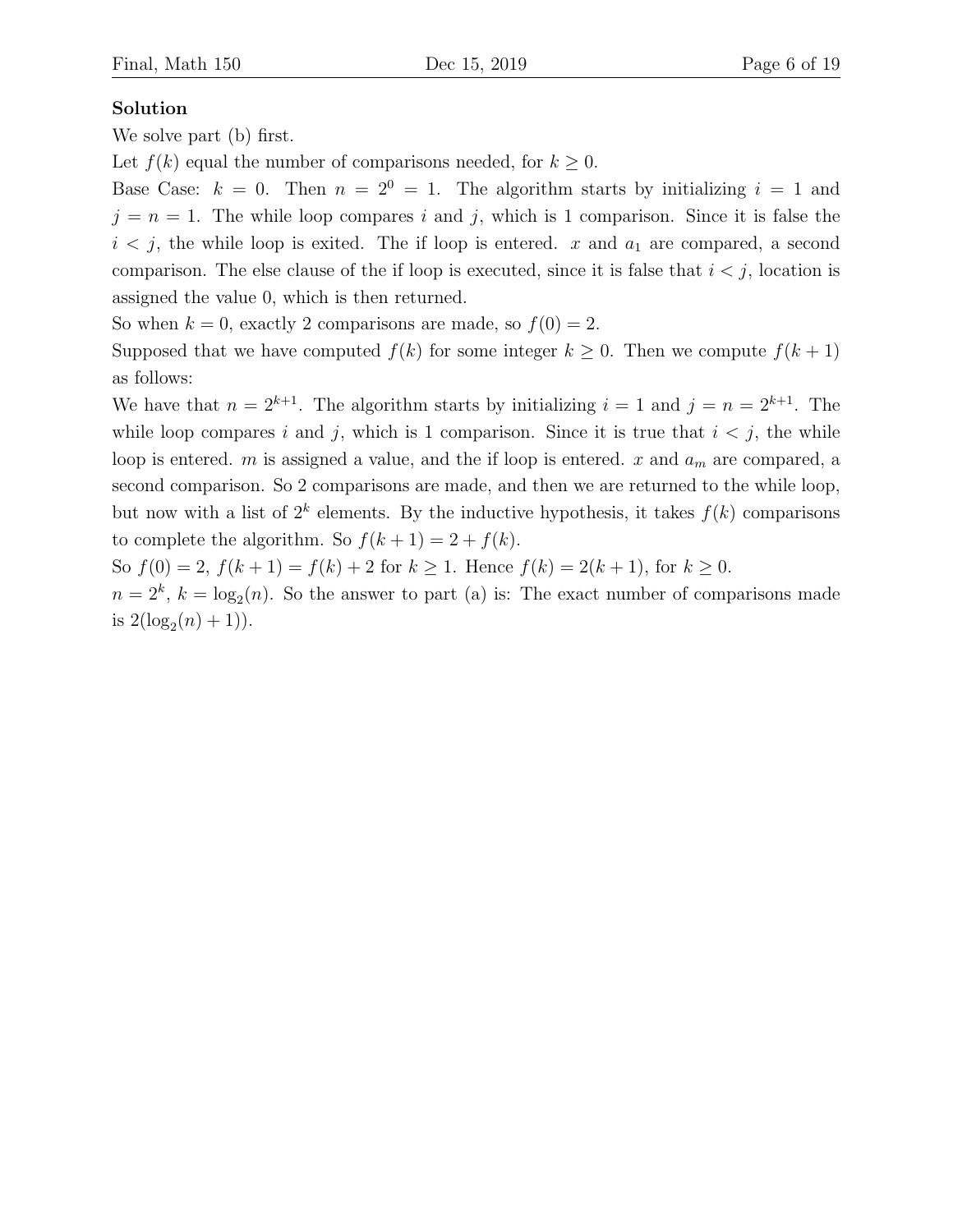#### 5. (15 points)

For each of the following congruence equations, either find a solution or show that a solution does not exist:

(a)  $36x \equiv 23 \pmod{17}$ 

#### Solution

Reducing 36 and 23 modulo 17, the equation simplifies to become

 $2x \equiv 6 \pmod{17}$ , which has the (in fact, unique) solution  $x \equiv 3 \pmod{17}$ .

(b)  $4x \equiv 2 \pmod{8}$ 

#### Solution

If there is a solution, then there is an integer k such that  $4x = 2 + 8k$ . Dividing by 2,  $2x = 1 + 4k$ ,  $2(x-2k) = 1$ , which imples that 1 is an even number, which is false. Hence there is no solution.

(c)  $x^{86} \equiv 5 \pmod{87}$ 

### Solution

87 is a multiple of 3. So if  $x$  is a solution of the given congruence, then

$$
x^{86} \equiv 5 \pmod{3}.
$$

Since  $5 \equiv 2 \pmod{3}$ , this becomes

$$
(x^2)^{43} \equiv 2 \pmod{3}.
$$

The squares of 0, 1 and 2 modulo 3 are congruent to 0, 1 and 1 mod 3. Therefore the last equation implies that

either  $0^{43}$  or  $1^{43} \equiv 2 \pmod{3}$ ; and both of these assertions are false. Hence this congruence has no solutions.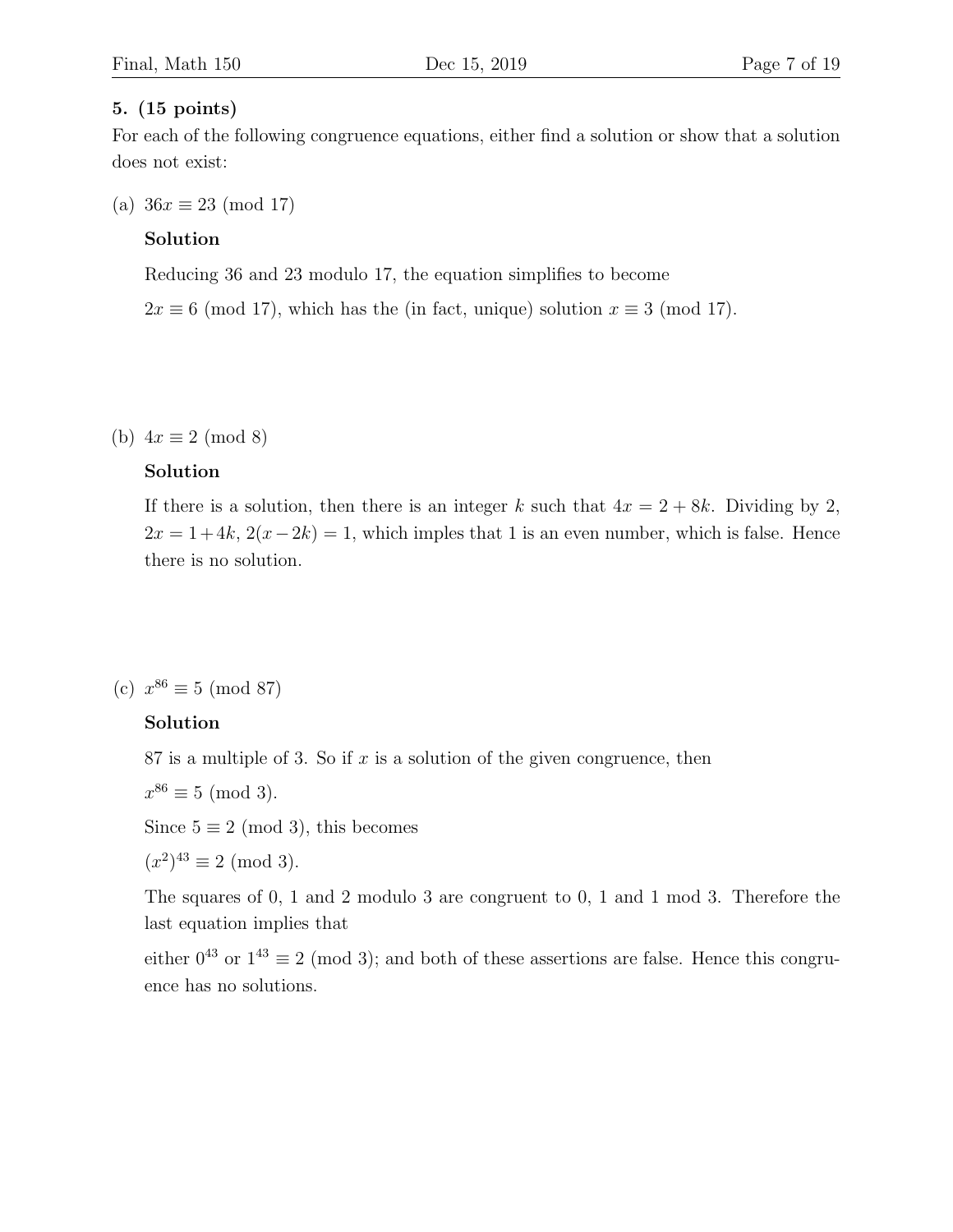## 6. (10 points)

Find all odd integers which have the property that they both leave a remainder of 4 when divided by 7 and leave a remainder of 5 when divided by 11.

**Solution** We seek all integers  $x$  such that

 $x \equiv 1 \pmod{2}$ ,  $x \equiv 4 \pmod{7}$ ,  $x \equiv 5 \pmod{11}$ .

Let  $m_1 = 2$ ,  $m_2 = 7$  and  $m_3 = 11$ ,  $M_1 = m_2 \cdot m_3 = 7 \cdot 11 = 77$ ,  $M_2 = m_1 \cdot m_3 = 2 \cdot 11 = 22$ ,  $M_3 = m_1 \cdot m_2 = 2 \cdot 7 = 14$ . Let  $y_i$  be an inverse of  $M_i$  mod  $m_i$  for  $i = 1, 2, 3$ . So  $y_1 =$  inverse of 77 mod 2 = inverse of 1 mod 2; so we take  $y_1 = 1$ .  $y_2 =$  an inverse of 22 mod 7 = an inverse of 1 mod 7; so we take  $y_2 = 1$ .  $y_3$  is an inverse of 14 mod 11 = an inverse of 3 mod  $11 = 4$ ; so take  $y_3 = 4$ .

Then by the CRT, the unique solution mod  $2 \cdot 7 \cdot 11$  is  $x = 1 \cdot M_1 \cdot y_1 + 4 \cdot M_2 \cdot y_2 + 5 \cdot M_3 \cdot y_3 =$  $1 \cdot 77 \cdot 1 + 4 \cdot 22 \cdot 1 + 5 \cdot 14 \cdot 4 = 77 + 88 + 280$ . This is the solution mod  $2 \cdot 7 \cdot 11$ , i.e., the unique solution mod 154.  $77 + 88 = 165 \equiv 11 \mod 154$ .  $280 \equiv 126 \mod 154$ . So  $x \equiv 11 + 126 = 137$ mod 154.

So the set of all integers  $x$  obeying the conditions are all integers that are congruent to 137 mod 154.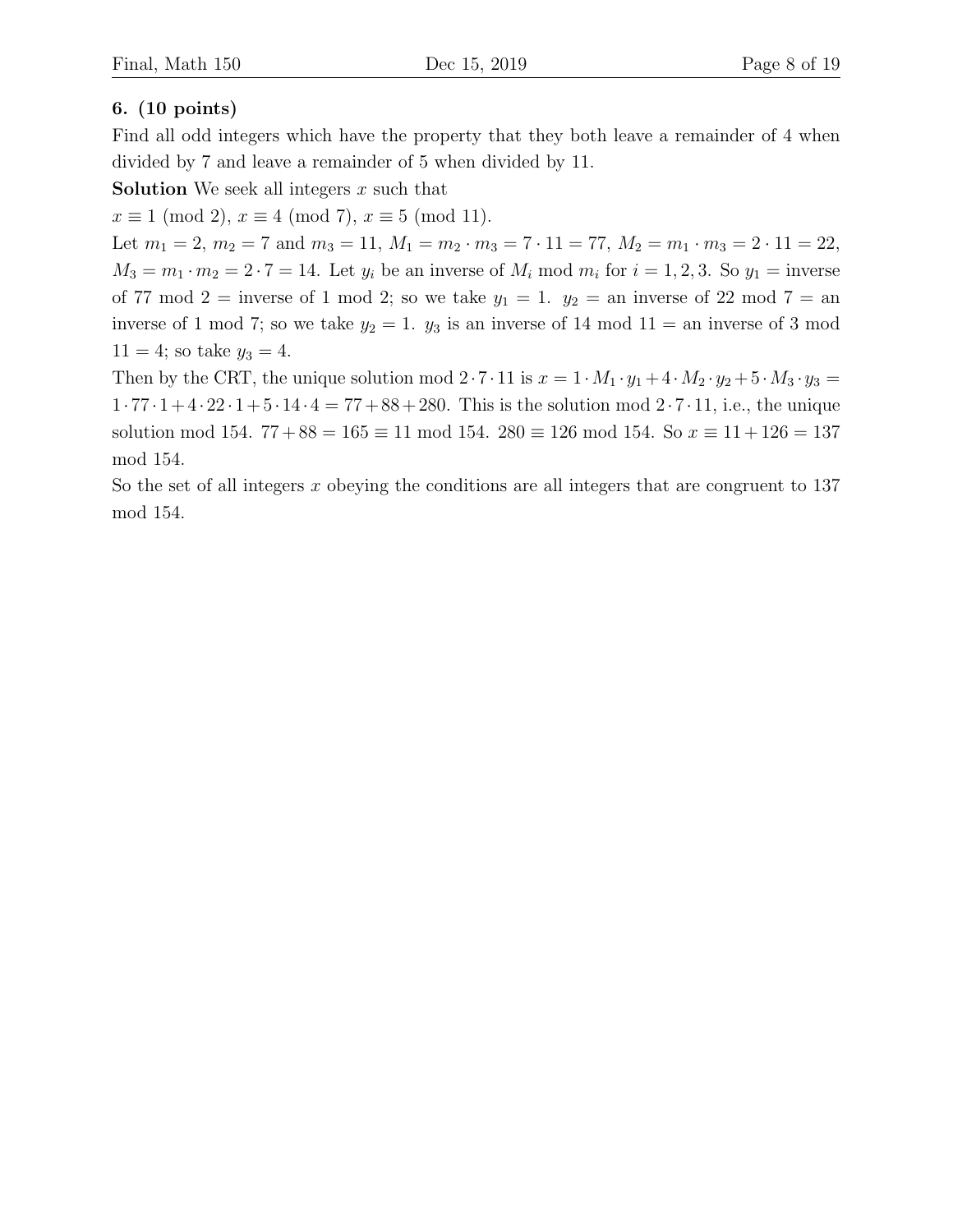7. (5 points)  
\n
$$
A \mid B \mid C \mid D \mid E \mid F \mid G \mid H \mid I \mid J \mid K \mid L \mid M \mid N \mid O \mid P \mid Q \mid R \mid S \mid T \mid U \mid V \mid W \mid X \mid Y \mid Z
$$
  
\n0 1 2 3 4 5 6 7 8 9 10 11 12 13 14 15 16 17 18 19 20 21 22 23 24 25

(a) Encrypt the message TRUE using the shift cypher  $x \to x + 5 \text{ mod } 26$ .

The encrypted message is: YWZJ

(b) Decrypt the message  $ZSVH$  if it was encoded using the shift cypher  $x \to x-5 \mod 26$ .

The decrypted message is: EXIT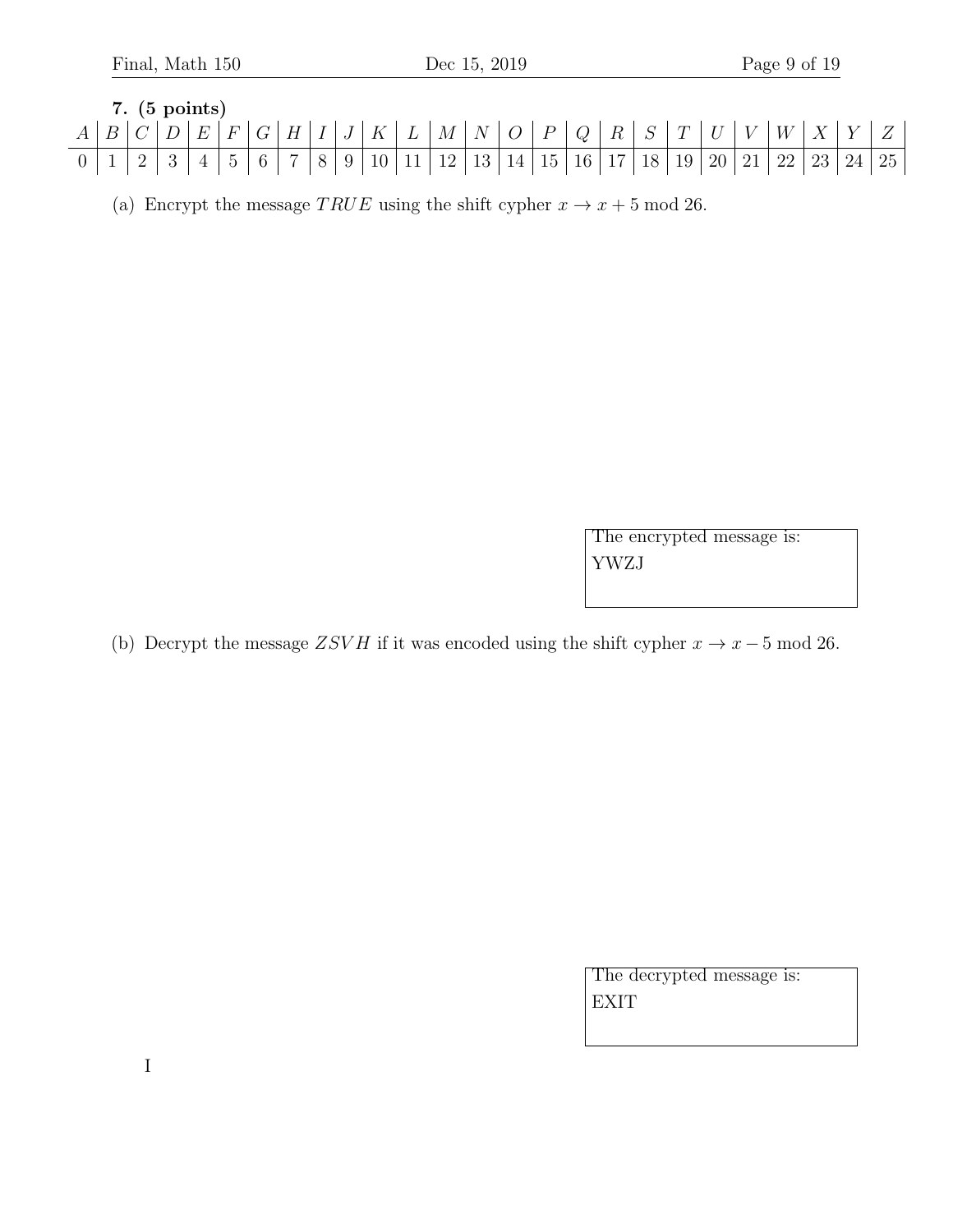#### Part II

- 8. (10 points) For this problem do not expand any factorials or binomial coefficients.
- (a) Find the coefficient of  $x^{20}y^{80}$  in  $(3x-5y)^{100}$ .

| The coefficient is:                           |  |
|-----------------------------------------------|--|
| $\binom{100}{80}$ 3 <sup>20</sup> $(-5)^{80}$ |  |
|                                               |  |
|                                               |  |
|                                               |  |

(b) Find the coefficient of  $x^{600}$  in  $(2x + 3x^5)^{200}$ .

The general term is  $\binom{200}{k}$  $(k)$   $(2x)^{200-k}(3x^5)^k$ . Let  $200-k+5k=600$ . We have  $k=100$ . Thus the coefficient is  $\binom{200}{100} 2^{100}3^{100}$ 

| The coefficient is:                 |  |
|-------------------------------------|--|
| $\binom{200}{100}$ $2^{100}3^{100}$ |  |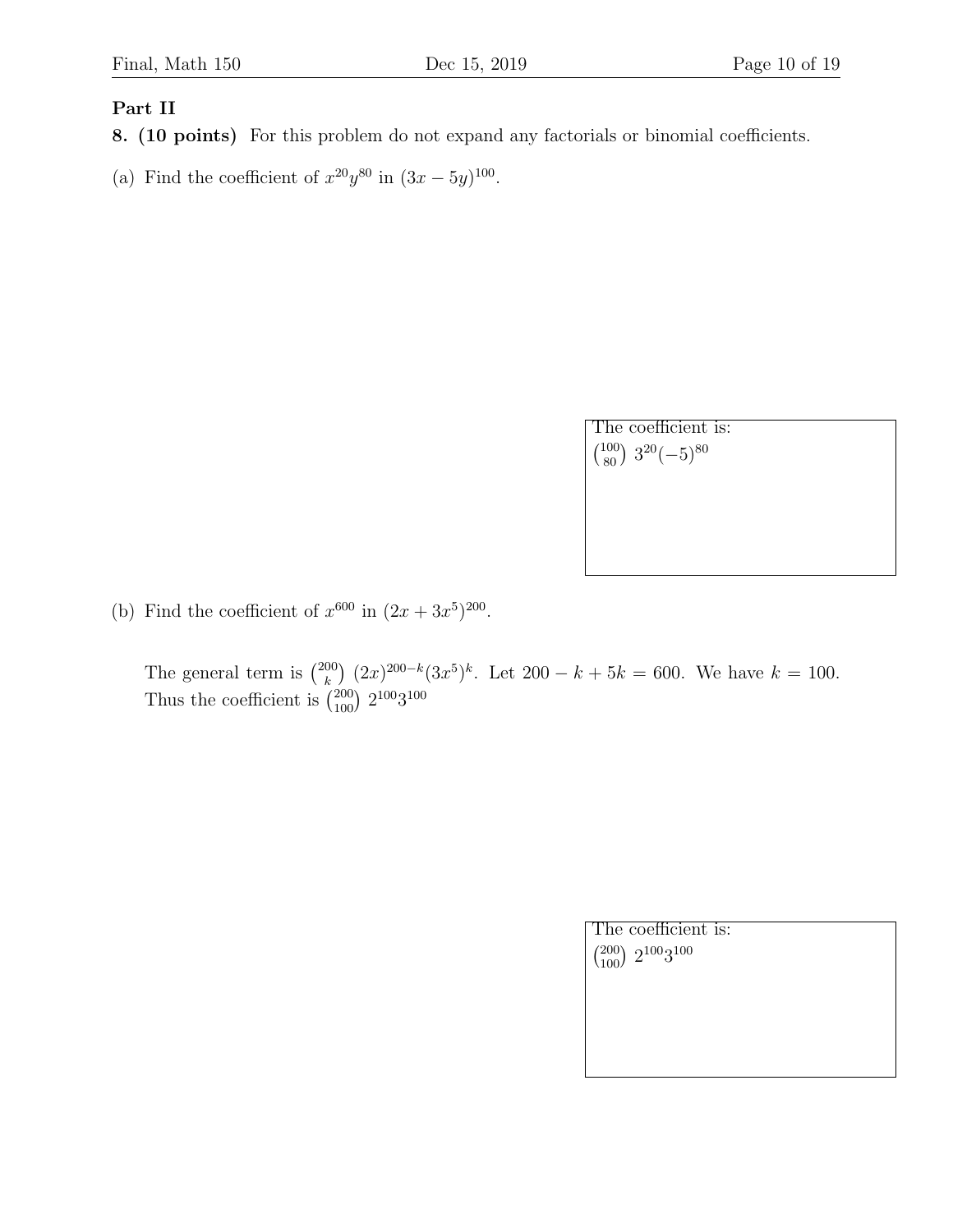9. (15 points) For this problem do not expand any factorials or binomial coefficients. Incorrect answers without justification will not get credit.

How many ways are there for 4 men and 3 women to stand in a line so that

(a) all men stand together?

Number of ways:  $4! \cdot 4!$ 

(b) all women stand together?

Number of ways: 5! · 3!

(c) all men stand together or all women stand together? (inclusive or) Use inclusion-exclusion

> Number of ways:  $4! \cdot 4! + 5! \cdot 3! - 2! \cdot 3! \cdot 4!$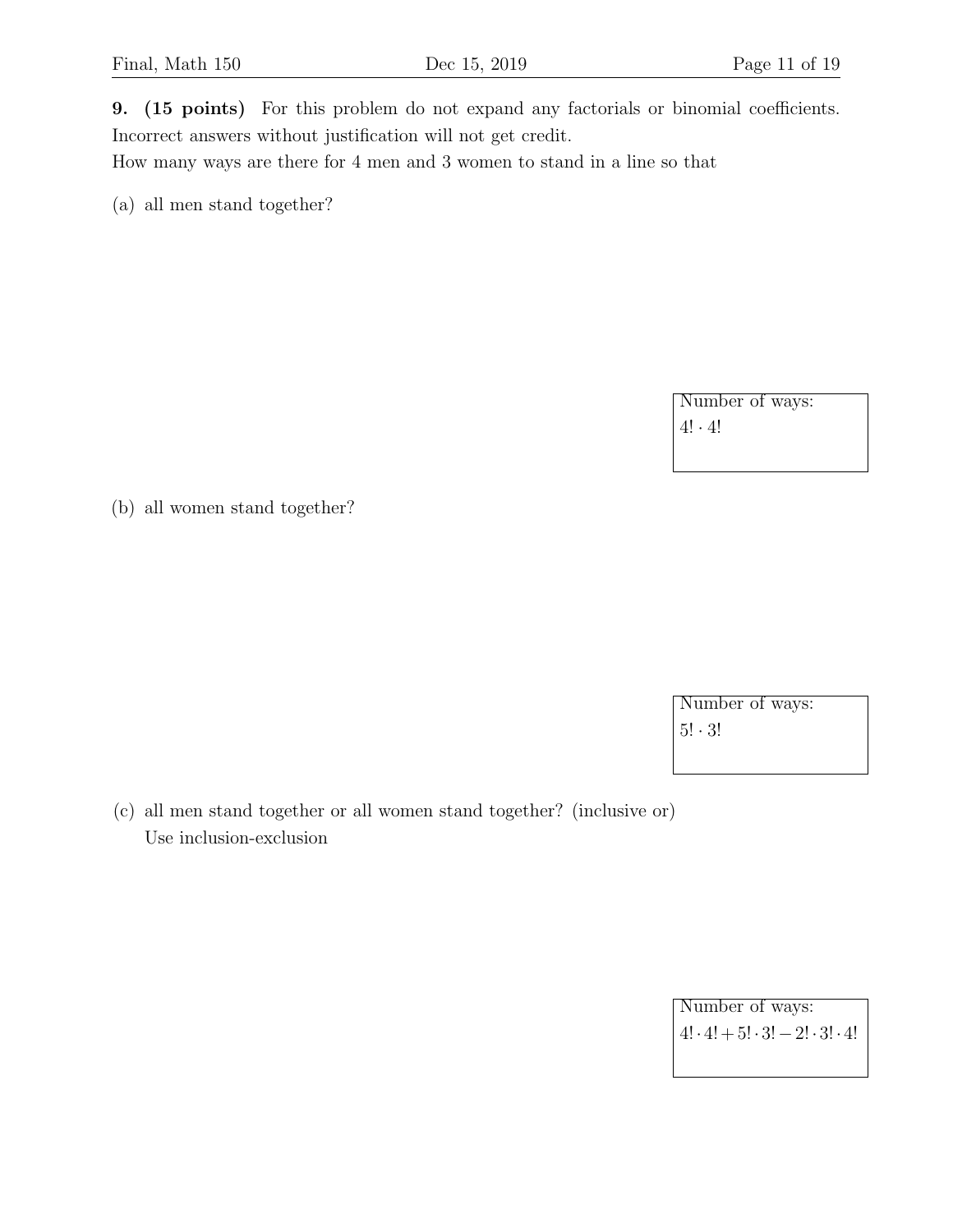10. (10 points) There are 10 red balls and 10 blue balls. You select balls at random without looking at them.

(a) What is the smallest number of balls you must select to ensure having at least 4 balls of the same color? Justify your answer.

Solve  $\lceil \frac{N}{2} \rceil$  $\frac{N}{2}$   $\geq$  4, we have  $N \geq 7$ .

> Number of balls: 7

(b) What is the smallest number of balls you must select to ensure having at least 4 blue balls? Justify your answer.

In the worst case, you may have 10 red balls before you get the first blue ball. So you must select  $10 + 4 = 14$  balls to ensure having at least 4 blue balls.

| Number of balls: |  |
|------------------|--|
| 14               |  |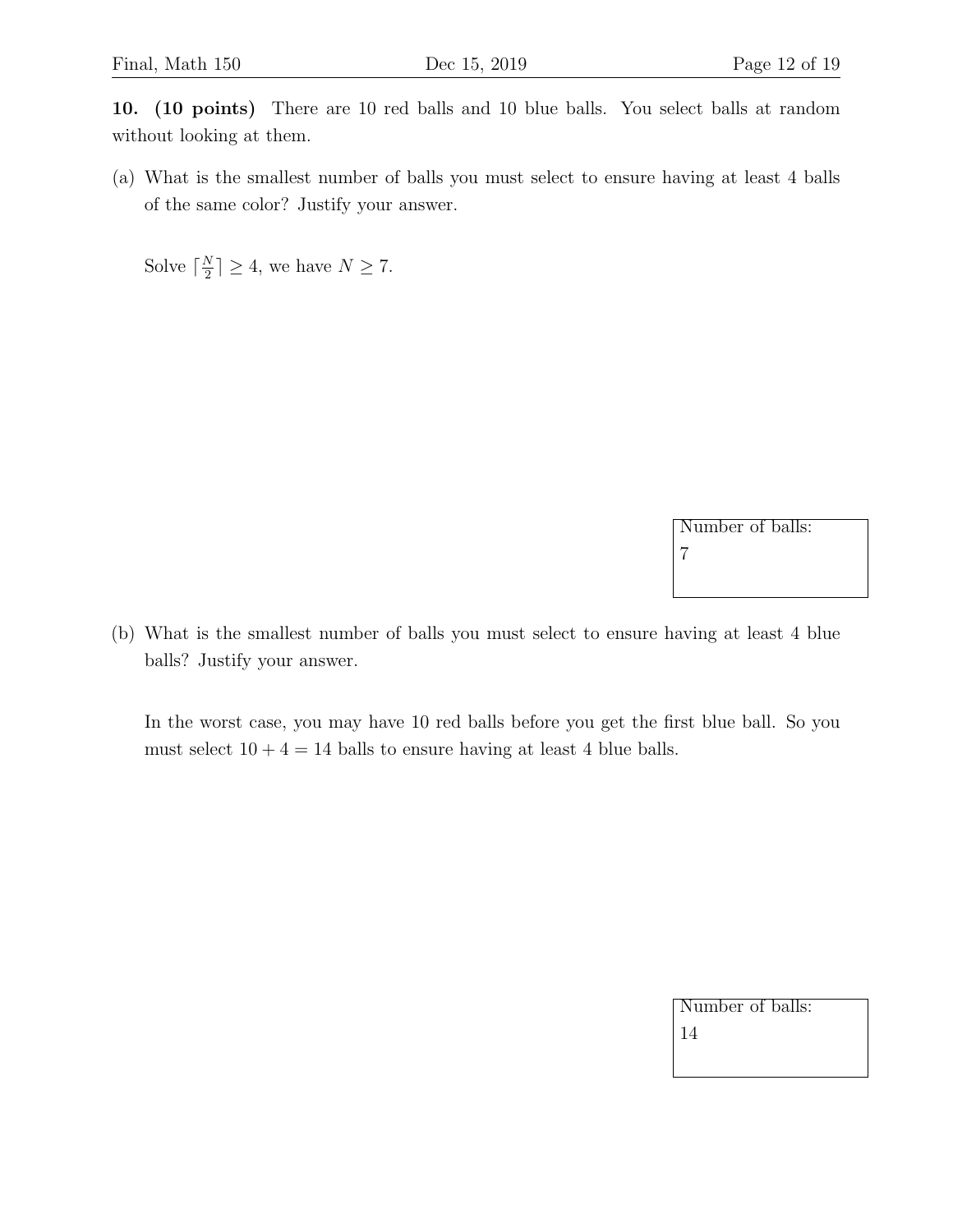## 11. (10 points)

(a) (8pts) A strange species has the following life cycle. Each animal lives exactly two years. At the end of two years, it lays one egg, and dies. The egg hatches exactly one year later. You start a farm with one newly laid egg and one newly hatched animal. Let  $a_n$ be the number of live animals you have exactly n years after this.

Find a recurrence relation for the sequence  $a_n$ . Explain your reasoning. You do not need to solve the recurrence relation.

 $a_n$ =the number of 1-year-old animals in the n'th year + the number of 2-year-old animals in the n'th year

Fact 1: The number of 1-year-old animals in the n'th year  $=$  the number of eggs in the  $(n-1)'$ th year = the number of 2-year-old animals in the  $(n-2)'$ th year = the number of 1-year-old animals in the (n-3)'th year

Fact 2: The number of 2-year-old animals in the n'th year = the number of 1-year-old animals in the  $(n-1)'$ th year  $=$  the number of 2-year-old animals in the  $(n-3)'$ th year (use Fact 1)

Thus  $a_n = a_{n-3}$ 

The recurrence relation is:

 $a_n = a_{n-3}$ 

(b) (2pts) How many initial terms do we need so that the recurrence relation  $a_n = a_{n-1} - a_{n-3}$ has a unique solution? The degree is  $n - (n - 3) = 3$ . So we need 3 initial terms. Need: 3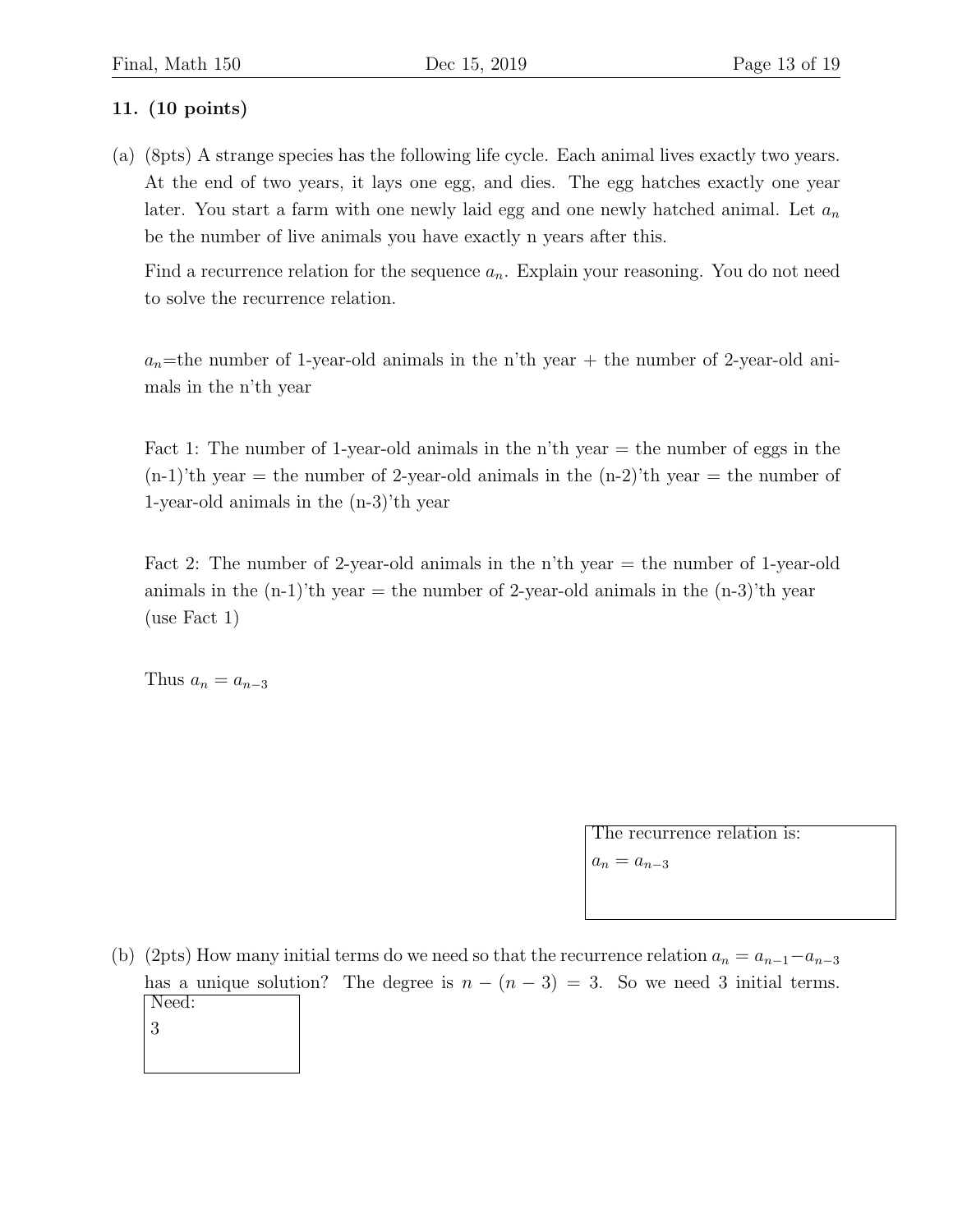12. (20 points) Solve the recurrence relation

(a)  $a_n + 2a_{n-1} + a_{n-2} = 0, \forall n \ge 2$  and  $a_0 = 1, a_1 = 7$ .

Solve  $r^2 + 2r + 1 = 0$  we get  $r_1 = r_2 = -1$ . Let  $a_n = (c_1 + c_2n)(-1)^n$ . Then  $a_0 = c_1 =$  $1, a_1 = -(c_1 + c_2) = 7.$  We get  $c_1 = 1, c_2 = -8.$  Thus  $a_n = (1 - 8n)(-1)^n$ .

 $a_n$  is :

 $a_n = (1 - 8n)(-1)^n$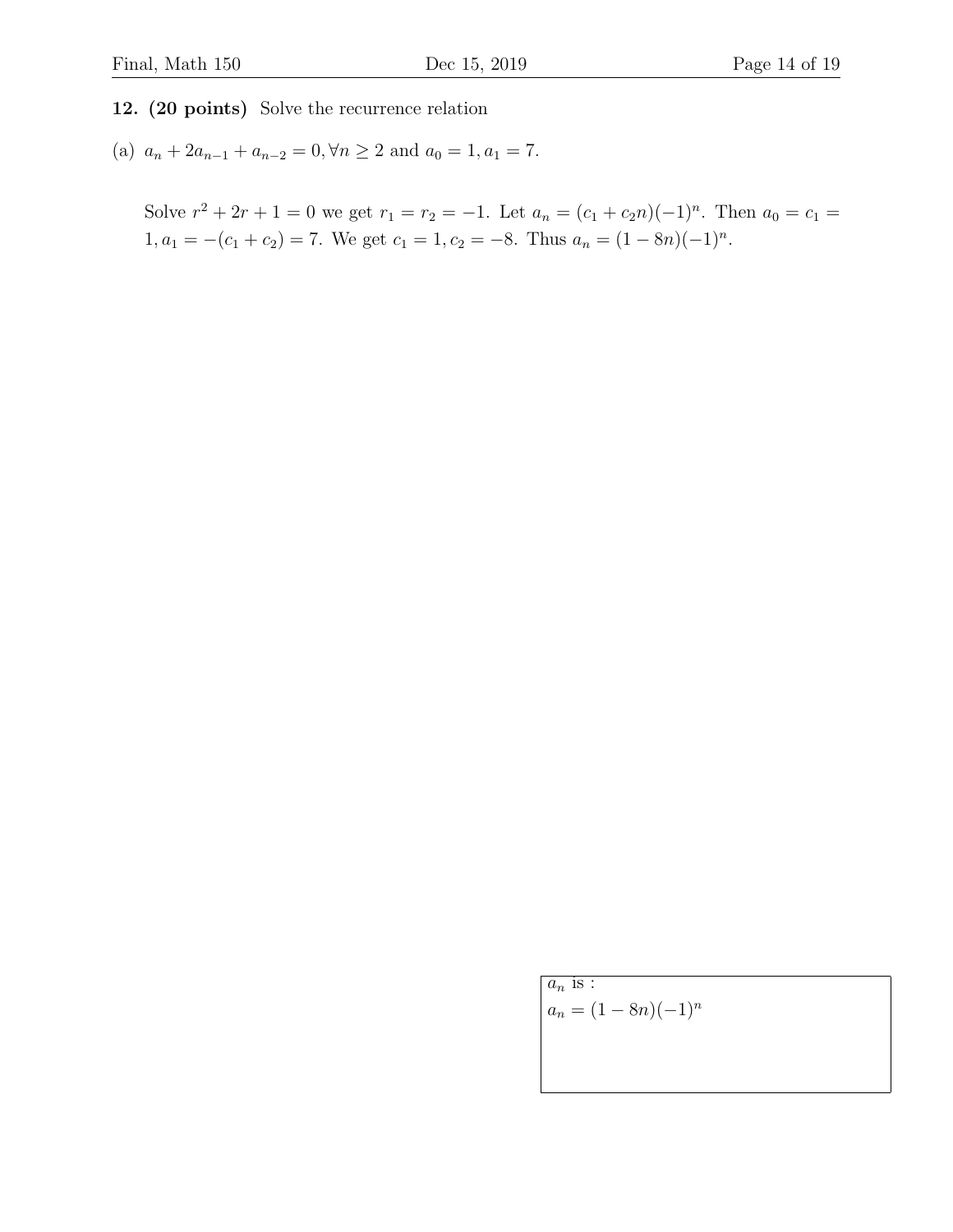(b)  $a_n = 2a_{n-1} + a_{n-2} - 2a_{n-3}$ ,  $\forall n \ge 2$  and  $a_0 = 5$ ,  $a_1 = 2$ ,  $a_2 = 8$ . (Hint: 2 is a root of the characteristic polynomial).

We need to solve  $r^3 = 2r^2 + r - 2$ . Since 2 is a root, we compute  $(r^3 - 2r^2 - r + 2)/(r - 2) =$  $r^2 - 1 = (r - 1)(r + 1)$ . Hence  $r_1 = 1, r_2 = -1, r_3 = 2$ . Let  $a_n = c_1 + c_2(-1)^n + c_32^n$ . Then  $a_0 = c_1 + c_2 + c_3 = 5, a_1 = c_1 - c_2 + 2c_3 = 2, a_2 = c_1 + c_2 + 4c_3 = 8$ . Then  $c_1 = 2, c_2 = 2, c_3 = 1$ . So  $a_n = 2 + 2(-1)^n + 2^n$ 

> $a_n$  is :  $a_n = 2 + 2(-1)^n + 2^n$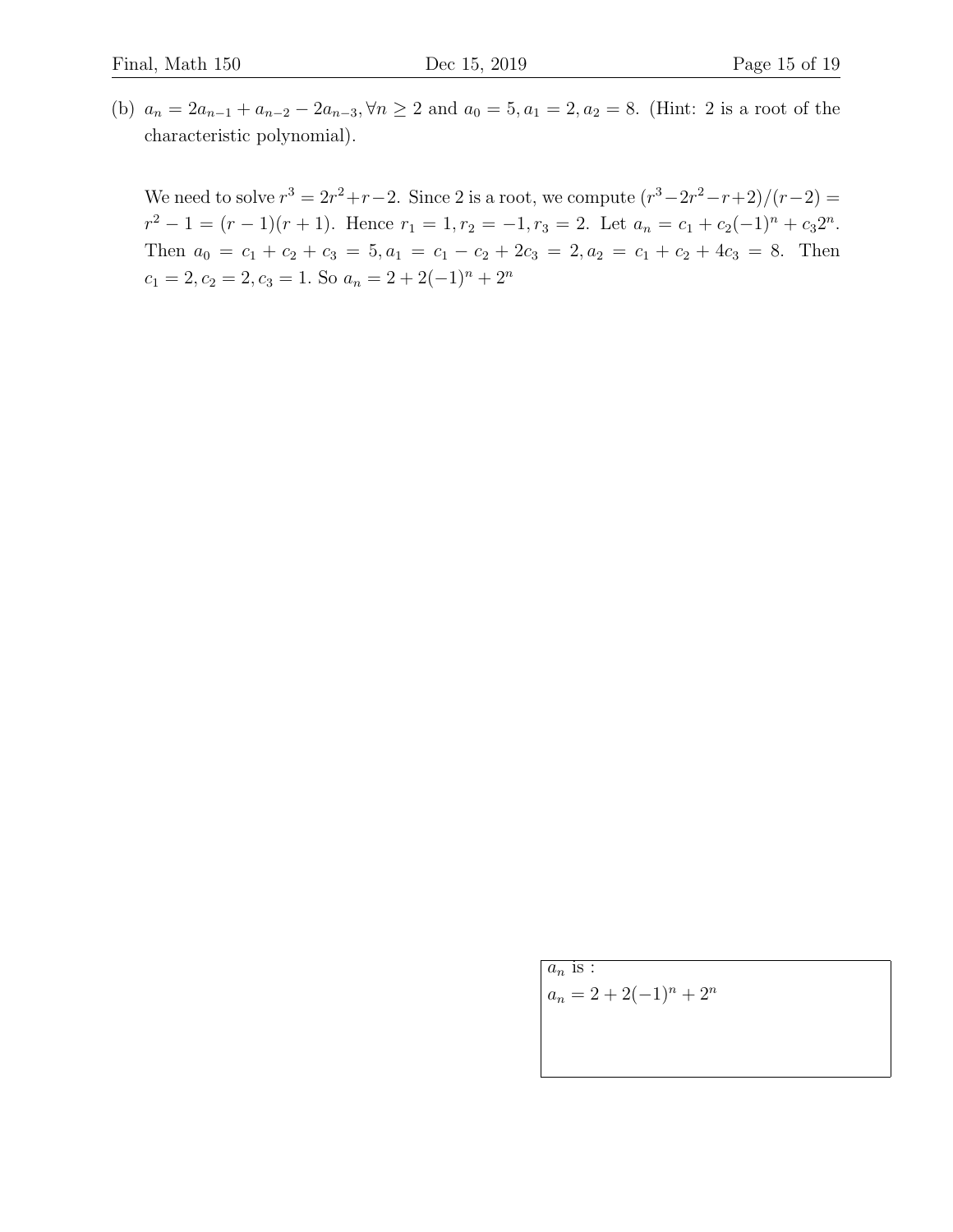#### 13. (13 points)

(a) (10pts) Ara, Ben, David, Elen and Narek are friends. Someone conducted a survey and asked each one of them with how many of the others the person had a phone conversation in the past week. The answers were as follows: Ara talked with 3 of the friends, Ben with 2, David with 3, Elen with 2 and Narek with 3.

Is this possible? If yes, show how, if not, explain why not.

No. We may use a graph to represent the survey results. There are 5 vertices: Ara, Ben, David, Elen and Narek. The degree of each vertex is the number of friends he/she talked with. Then their degrees are 3,2,3,2,3. The sum of the degrees is  $3+2+3+2+3=13$ is odd, which contradicts to the handshaking theorem for the graph.

(b) (1pts) Define the complete graph  $K_n$  on n vertices. A simple graph which has n vertices and contains exactly one edge between any two distinct vertices.

(c) (2pts) How many edges does the complete graph  $K_{100}$  have?

The number of edges is :  $100 \cdot 99/2 = 4950$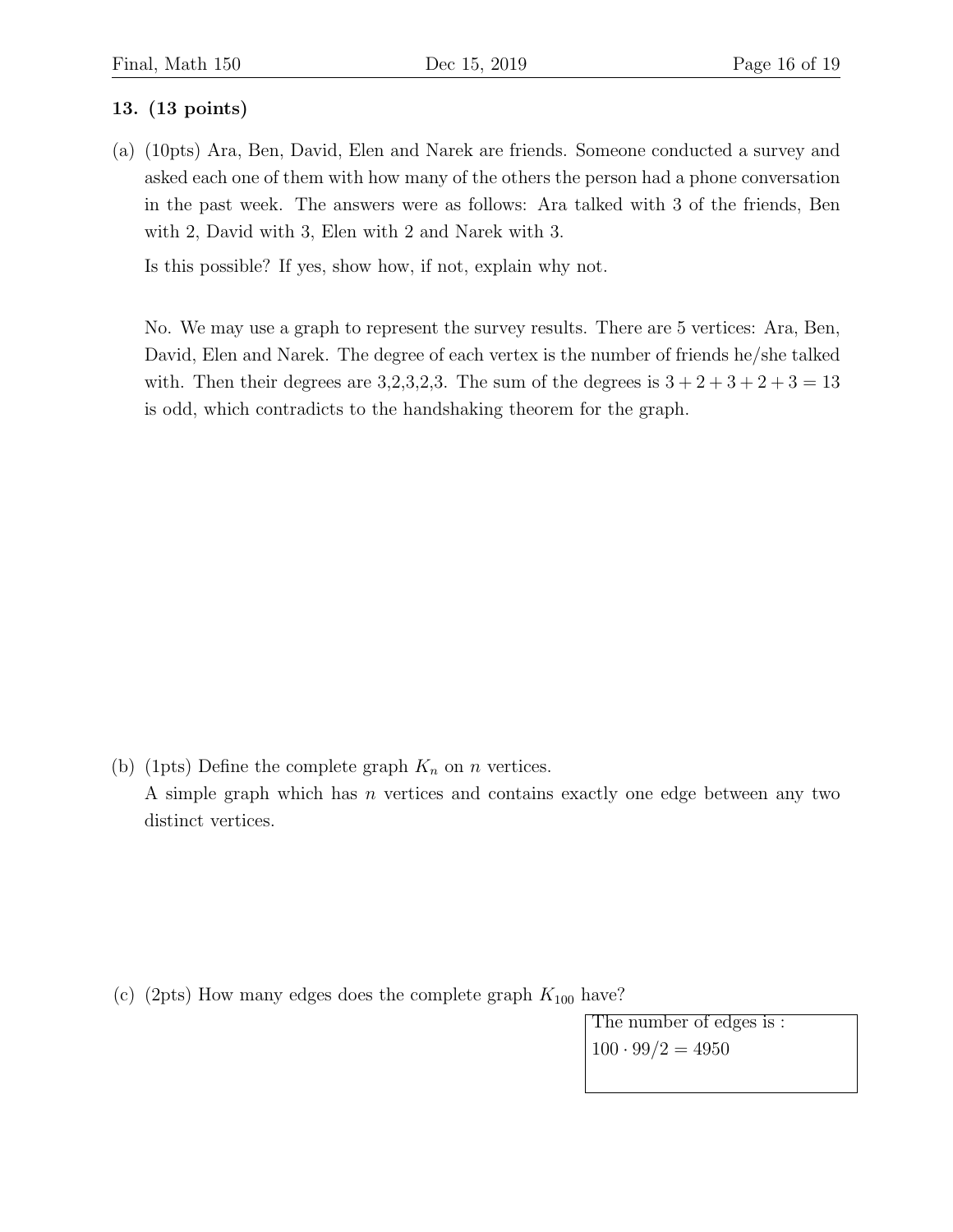## 14. (12 points)

(a) What is the adjacency matrix of the following directed graph, if the vertex labeled  $i$ corresponds to row i for  $i = 1, 2, 3, 4$ ? The row positions correspond to the start of each directed edge, and columns to the end of each directed edge.



(b) If the following graphs are isomorphic, give an isomorphism. If not, explain why not.



Yes.  $1 \mapsto a, 2 \mapsto b, 3 \mapsto c, 4 \mapsto d$  is an isomorphism.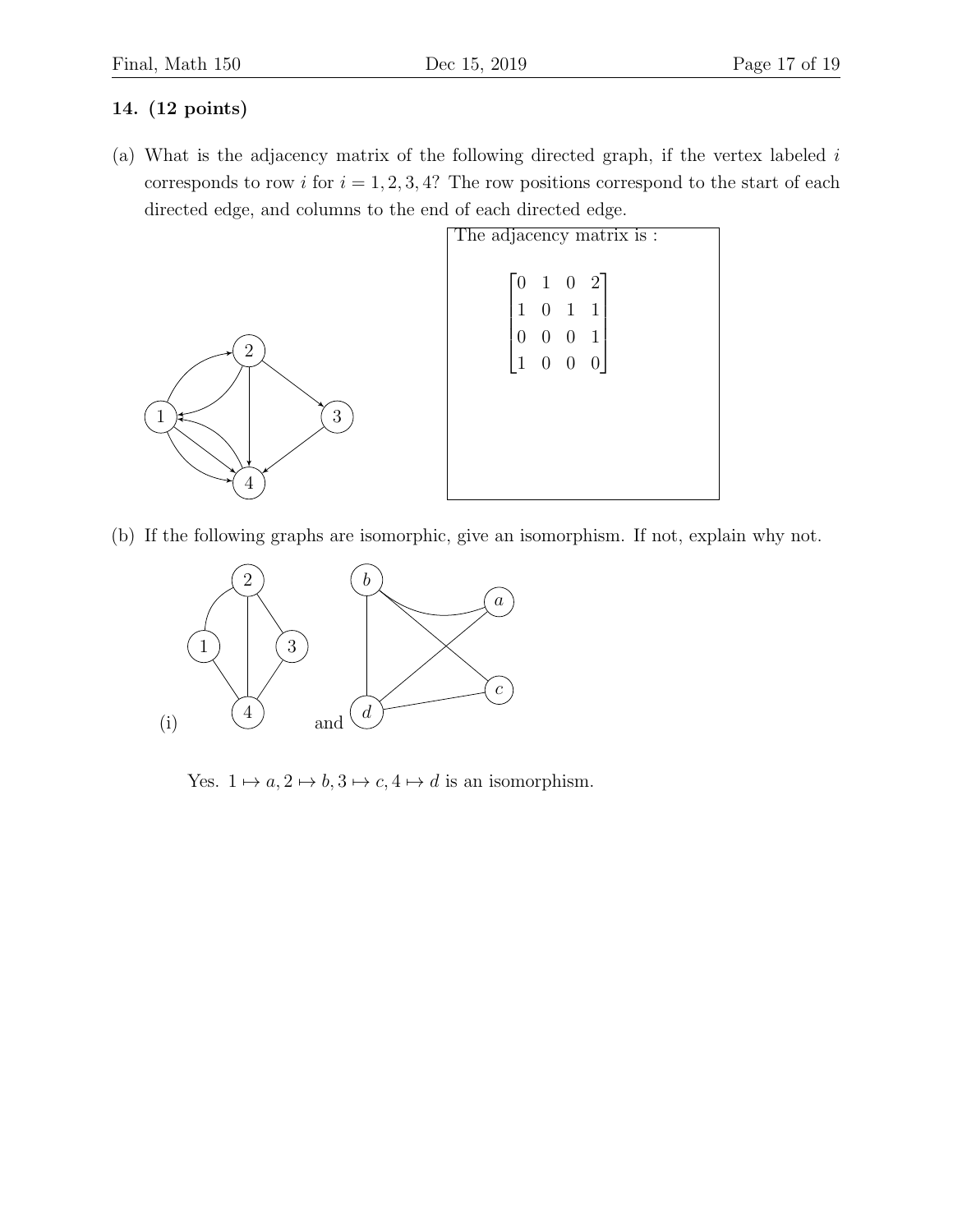

No. Vertex c on the right has degree 5, but no vertex on the left has degree 5.



No. There are 2 simple circuits of length 3 on the left, but there is exactly 1 simple circuit of length 3 on the right.